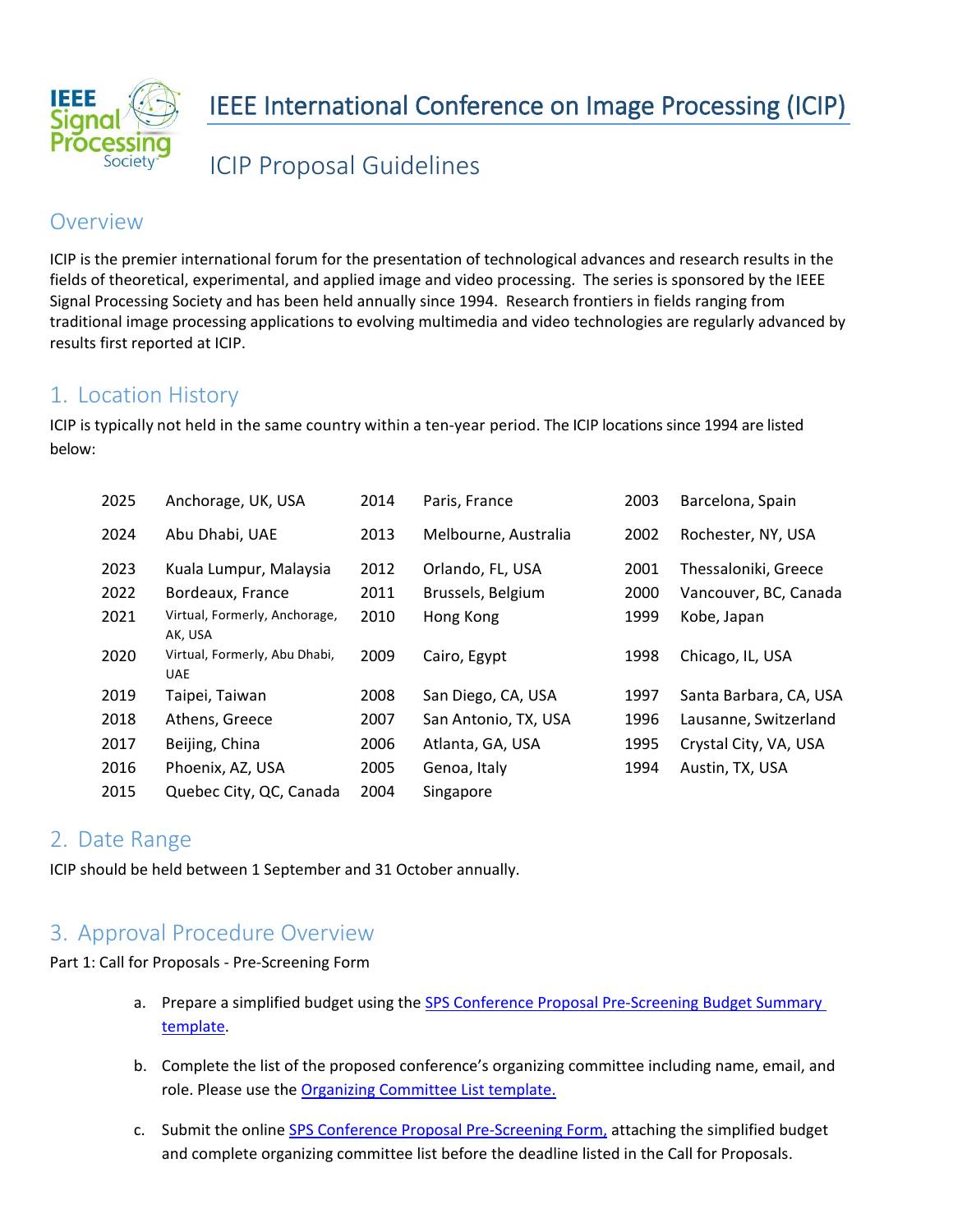d. The Proposal Pre-Screening Form will be reviewed by IVMSP Technical Committee and CBES to determine the final teams to prepare full proposals.

#### Part 2: Final Teams – Full Proposal, Site Visit, and Presentation

- e. Finalists will be asked to prepare a full proposal and detailed budget
- f. Upon proposal receipt, a site visit will be scheduled and conducted by SPS
- g. At the next ICIP, each team will be asked to present their proposal to the Conferences Board, as well as the IVMSP Technical Committee.
- h. The IVMSP Technical Committee and Conferences Board will make their final recommendation and send to Board of Governors who will make final decision.

# 4. Typical Program

- Sunday AM and PM tutorials, welcome reception
- Monday to Wednesday Plenary, oral and poster sessions, panels and exhibits
- Tuesday Typically a banquet event
- ICIP hosts Society administrative meetings which may include the Board of Governors, Publications Board, Conferences Board, Membership Board, Technical Directions Board, Education Board, Editorial Boards, Technical Committee meetings, and Membership Board events. A full preliminary schedule can be provided to the proposing teams upon request by contacting [sps-conf-proposals@ieee.org.](mailto:sps-conf-proposals@ieee.org).
- Basic Meeting Space Requirements and Lodging Room Block History can be provided upon request by contacting [sps-conf-proposals@ieee.org.](mailto:sps-conf-proposals@ieee.org)
- While this is the typical program, the Organizing Committees are very welcome to innovate in consultation with the SPS Conferences Boards and VP-Conferences.

# 5. Major World Holidays to Avoid

This list does not intend to include all holidays in all religions but rather major religious events which overlapping with a major SPS conference may create significant personal or familiar discomfort.

- Orthodox Christmas 7 January each year
- Chinese New Year Typically between late January to mid-February for one day
- Ramadan (30 days) Occurs about 10 to 12 days earlier each year. In 2017, Ramadan began on May 27.
- Good Friday and Easter Sunday Typically late March or April
- Pentecost (Whit Sunday) Typically late May or early June
- Passover Typically late March or April
- Orthodox Good Friday and Easter Typically late March or April
- Rosh Hashanah Typically early or mid-September
- Yom Kippur Typically mid-September
- Dasara (Vijaya Dashami) Typically in September or October each year.
- Muharram/Al-Hijra Begins 10 to 12 days earlier each year. Held on 22 September in 2017.
- Diwali (Deepawali or Deewali) Typically in October or November each year.
- Hanukkah 8 days in mid-December
- Christmas 25 December each year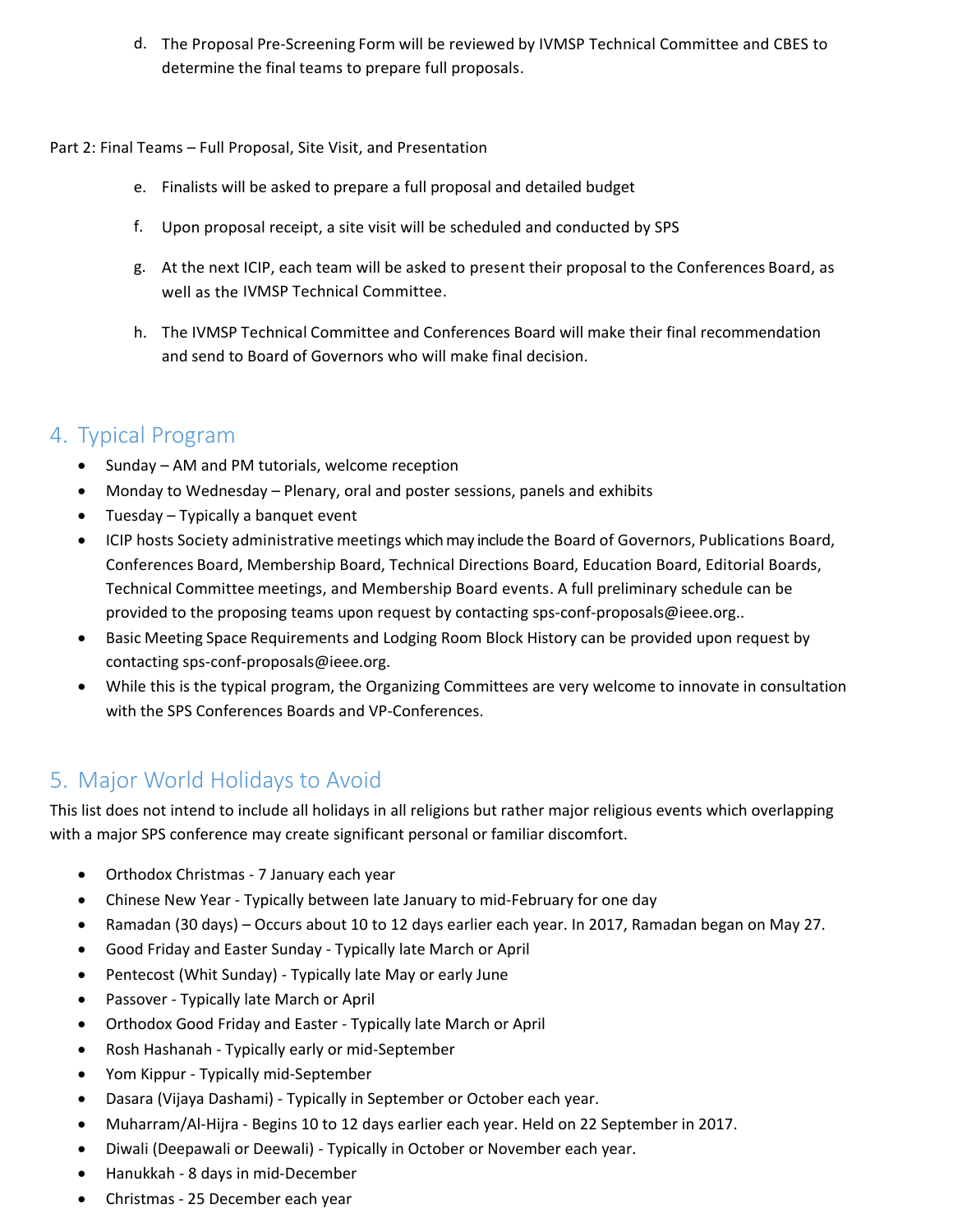# 6. Conferences to Avoid Overlap

This list includes conferences which dates may be decided prior to ICIP for the same year and thus should be avoided.

- ISBI Typically early April
- ICC Typically May or June
- CVPR Typically June
- ICCV Typically October
- Globecom Typically November
- NeurIPS -Typically early December

### 7. Full Proposal Outline

Final teams will be asked to create a full proposal with the following outline:

- 1. Location and venue
	- Include venue floor plans and capacity charts for meeting space
- 2. Conference dates
	- Include primary and secondary date options
	- Ensure they do not conflict with the list of major holidays here or other SPS conferences and workshops
- 3. Organizing Committee Members
	- Build the committee considering the following representation:
		- Active SPS members
		- Diversity including geographical, industry and academia, age, and gender
		- IEEE SPS conference and/or workshop experience
		- Management experience, notably past ICIP/ICASSP experience
- 4. Professional Conference Organizer (PCO) or other conference vendors
	- Include brief summary about PCO and services they will provide
	- Include information about the management of paper submission and review, publication production, and registration and fee collection
- 5. Technical program
	- Overall structure
	- Innovative initiatives
	- Student and young professional initiatives
	- Events and discounts targeting local community, underserved members of the global community and diversity, equity and inclusion programming
	- Technical Program logistics